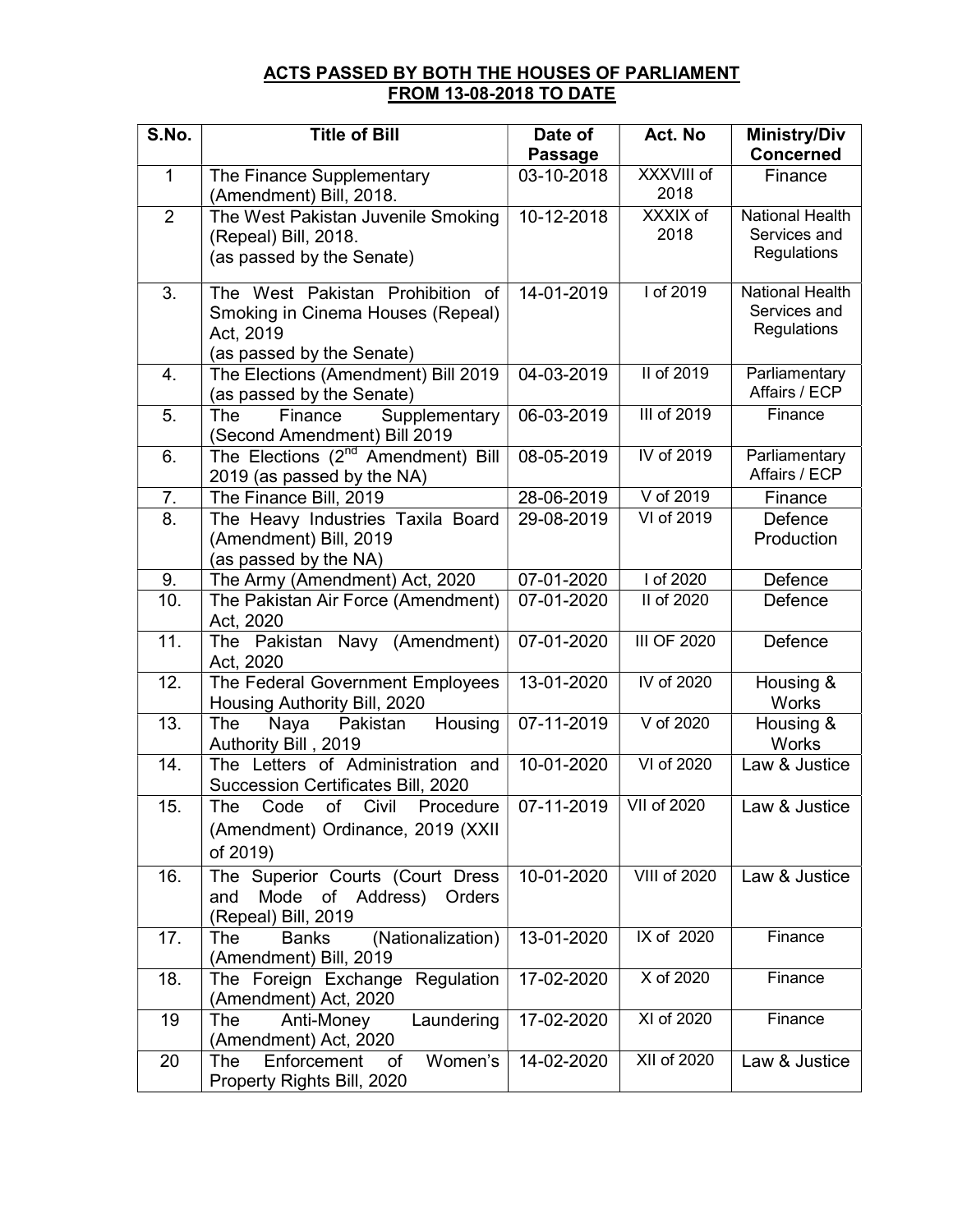| S.No. | <b>Title of Bill</b>                                                                                                             | Date of<br><b>Passage</b>    | Act. No             | <b>Ministry/Div</b><br><b>Concerned</b> |
|-------|----------------------------------------------------------------------------------------------------------------------------------|------------------------------|---------------------|-----------------------------------------|
| 21    | Pakistan<br>Institute<br>for<br><b>The</b><br><b>Services</b><br>Parliamentary<br>(Amendment)<br>Bill,<br>2018<br>(Private Bill) | 06-02-2020                   | XIII of 2020        | Parliamentary<br><b>Affairs</b>         |
| 22    | Counter<br>Terrorism<br>National<br><b>The</b><br>Authority (Amendment) Bill, 2019                                               | 09-03-2020                   | XIV of 2020         | Interior                                |
| 23    | The Zainab Alert, Response and<br>Recovery Bill, 2020                                                                            | 09-03-2020                   | XV of 2020          | <b>Human Rights</b>                     |
| 24    | The Legal Aid and Justice Authority<br><b>Bill, 2020</b>                                                                         | 11-03-2020                   | XVI of 2020         | Law &Justice                            |
| 25    | The Tax Laws (Second Amendment)<br>Ordinance, 2019 (Ord. No. XXVI of<br>2019) (Money Bill)<br>Promulgated on 26-12-2019          | 09-03-2020                   | <b>XVII of 2020</b> | Finance                                 |
| 26    | Geographical<br>Indications<br>The<br>(Registration and Protection) Bill,<br>2020<br>(As passed by Senate on 14-02-2020)         | 09-03-2020                   | XVIII of 2020       | Commerce                                |
| 27    | The Finance Act, 2020                                                                                                            | 29-06-2020                   | <b>XIX of 2020</b>  | Finance                                 |
| 28    | The Anti-terrorism (Amendment) Bill,<br>2020<br><b>FATF</b> related Bill                                                         | 29-07-2020                   | XX of 2020          | Interior                                |
| 29    | The United Nation (Security Council)<br>(Amendment) Bill, 2020<br><b>FATF</b> related Bill                                       | 29-07-2020                   | XXI of 2020         | Foreign<br><b>Affairs</b>               |
| 30    | The Mutual Legal Assistance (Criminal<br>Matters) Bill, 2019<br><b>FATF related Bill</b>                                         | 06-08-2020<br>(Join Sitting) | <b>XXII of 2020</b> | Interior                                |
| 31    | The Anti-terrorism (Second Amendment)<br>Bill, 2020<br><b>FATF</b> related Bill                                                  | 21-08-2020                   | XXIII of<br>2020    | Interior                                |
| 32    | The Control of Narcotics Substances<br>(Amendment) Bill, 2020<br><b>FATF related Bill</b>                                        | 26-08-2020                   | XXIV of<br>2020     | <b>Narcotics</b><br>Control             |
| 33.   | The Islamabad Capital Territory Trust<br><b>Bill, 2020</b><br><b>FATF related Bill</b>                                           | 26-08-2020                   | XXV of<br>2020      | Interior                                |
| 34.   | Partnership<br>Limited<br>Liability<br>The<br>(Amendment) Bill, 2020<br><b>FATF related Bill</b>                                 | 24-08-2020                   | XXVI of<br>2020     | Finance                                 |
| 35.   | The Companies (Amendment) Bill, 2020<br><b>FATF related Bill</b>                                                                 | 24-08-2020                   | XXVII of<br>2020    | Finance                                 |
| 36.   | Societies<br>The<br>Cooperative<br>(Amendment) Bill 2020<br><b>FATF related Bill</b>                                             | 16-09-2020                   | XXVIII of<br>2020   | Interior                                |